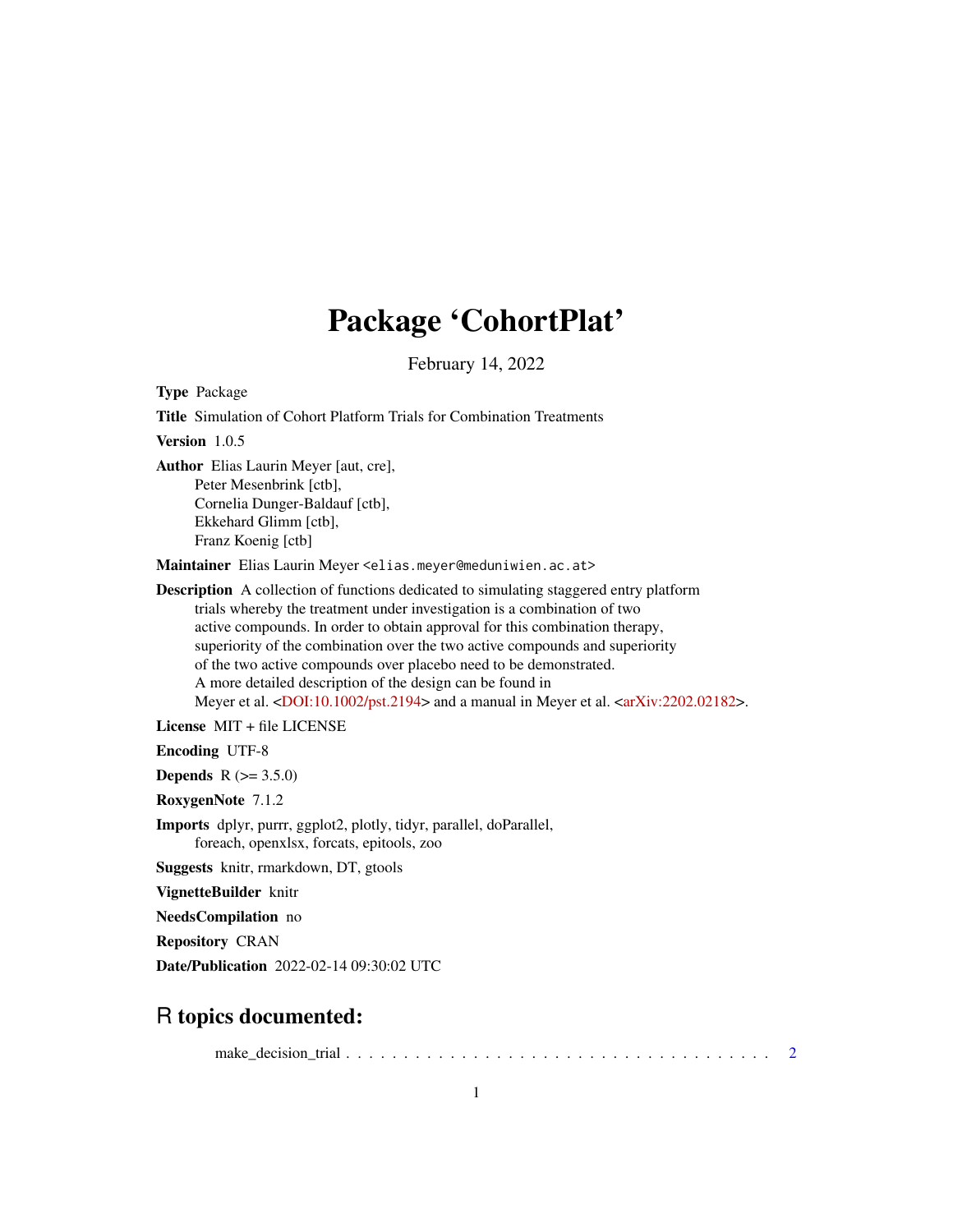<span id="page-1-0"></span>

| Index |  |  |  |  |  |  |  |  |  |  |  |  |  |  |  |  |  |  |
|-------|--|--|--|--|--|--|--|--|--|--|--|--|--|--|--|--|--|--|
|       |  |  |  |  |  |  |  |  |  |  |  |  |  |  |  |  |  |  |
|       |  |  |  |  |  |  |  |  |  |  |  |  |  |  |  |  |  |  |
|       |  |  |  |  |  |  |  |  |  |  |  |  |  |  |  |  |  |  |

make\_decision\_trial *Checks whether decision criteria are met and updates trial results accordingly.*

#### Description

Given a res\_list object, checks the supplied decision criteria and saves the results in the res\_list file.

#### Usage

```
make_decision_trial(
  res_list,
  which_cohort,
  test\_strat = 3,sharing_type = "all",
 Bayes_Sup = NULL,
 Bayes_Fut = NULL,
 Bayes_SA_Sup = NULL,
 Bayes_SA_Fut = NULL,
 w = 0.5,
 P_Sup = NULL,
 P_Fut = NULL,
 Est_Sup_Fut = NULL,
 CI_Sup_Fut = NULL,
  interim,
 beta_prior = 0.5,
  ...
\mathcal{L}
```
#### Arguments

| res_list     | List item containing individual cohort trial results so far in a format used by the<br>other functions in this package                       |
|--------------|----------------------------------------------------------------------------------------------------------------------------------------------|
| which_cohort | Current cohort that should be evaluated                                                                                                      |
| test_strat   | Testing strategy used; $1 =$ Combo vs. both monos, $2 = 1 +$ Add-on Mono vs.<br>Placebo, $3 = 2 +$ Backbone mono vs. placebo                 |
| sharing_type | What backbone and placebo data should be used for comparisons; Default is<br>"all". Other options are "concurrent" or "dynamic" or "cohort". |
| Bayes_Sup    | List of matrices with rows corresponding to number of multiple Bayesian pos-<br>terior two-arm combination criteria for superiority          |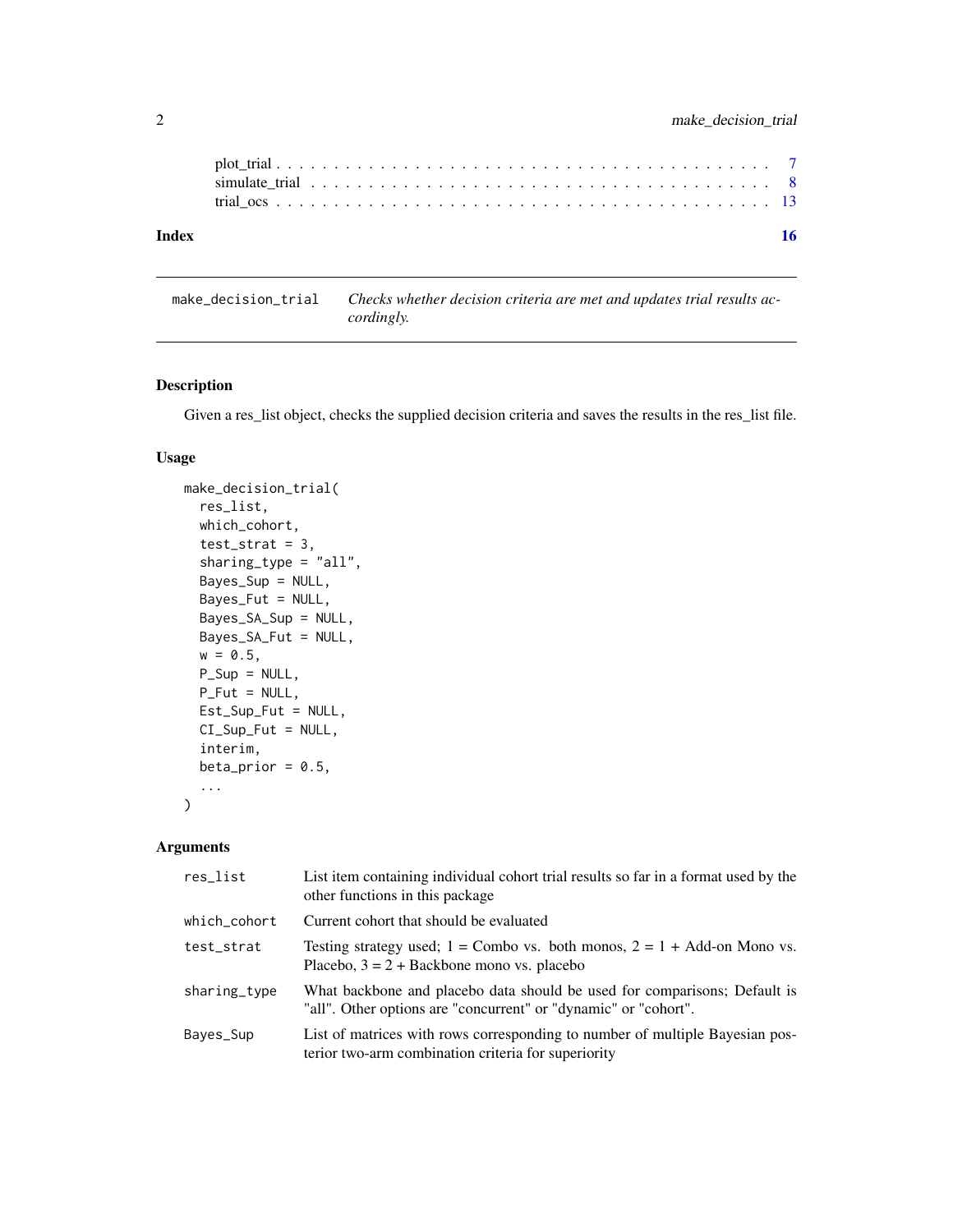| Bayes_Fut    | List of matrices with rows corresponding to number of multiple Bayesian pos-<br>terior two-arm combination criteria for futility       |
|--------------|----------------------------------------------------------------------------------------------------------------------------------------|
| Bayes_SA_Sup | List of matrices with rows corresponding to number of multiple Bayesian pos-<br>terior single-arm combination criteria for superiority |
| Bayes_SA_Fut | List of matrices with rows corresponding to number of multiple Bayesian pos-<br>terior single-arm combination criteria for futility    |
| W            | If dynamic borrowing, what is the prior choice for w. Default is 0.5.                                                                  |
| P_Sup        | List with sublists corresponding to number of multiple frequentist test-based<br>combination criteria for superiority                  |
| P_Fut        | List with sublists corresponding to number of multiple frequentist test-based<br>combination criteria for futility                     |
| Est_Sup_Fut  | List with sublists corresponding to number of multiple point estimate based<br>combination criteria for superiority and futility       |
| CI_Sup_Fut   | List with sublists corresponding to number of multiple confidence interval based<br>combination criteria for superiority and futility  |
| interim      | Is the analysis conducted an interim or a final analysis?                                                                              |
| beta_prior   | Prior parameter for all Beta Distributions. Default is 0.5.                                                                            |
| $\cdots$     | Further arguments inherited from upper layer functions                                                                                 |

#### Value

List containing original res\_list and results of decision rules

```
# Example 1
res_list <- list(c(list(decision = rep("none", 2), alloc_ratio = c(1,1,1,1),
                   n_{\text{thresh}} = c(\text{Inf}, 210),
           rep(list(list(rr = NULL, resp_bio = NULL, resp_hist = NULL, n = NULL)), 4)))
names(res_list)[1] <- paste0("Cohort", 1)
names(res_list[[1]])[4:7] <- c("Comb", "Mono", "Back", "Plac")
res_list[[1]][[4]]$rr <- 0.2
res_list[[1]][[5]]$rr <- 0.15
res_list[[1]][[6]]$rr <- 0.15
res_list[[1]][[7]]$rr <- 0.10
r141 <- rbinom(1, 70, prob = res_list[[1]][[4]]$rr)res_list[[1]][[4]]$resp_bio <- gtools::permute(c(rep(1, r141), rep(0, 70 - r141)))
r151 <- rbinom(1, 70, prob = res_list[1]][5]]$rr)
res_list[[1]][[5]]$resp_bio <- gtools::permute(c(rep(1, r151), rep(0, 70 - r151)))
r161 <- rbinom(1, 70, prob = res_list[1]][6]]$rr)
res_list[[1]][[6]]$resp_bio <- gtools::permute(c(rep(1, r161), rep(0, 70 - r161)))
r171 <- rbinom(1, 70, prob = res_list[1]][7]]$rr)
res_list[[1]][[7]]$resp_bio <- gtools::permute(c(rep(1, r171), rep(0, 70 - r171)))
r142 \leq rbinom(1, 70, prob = res_list[[1]][[4]]$rr)
```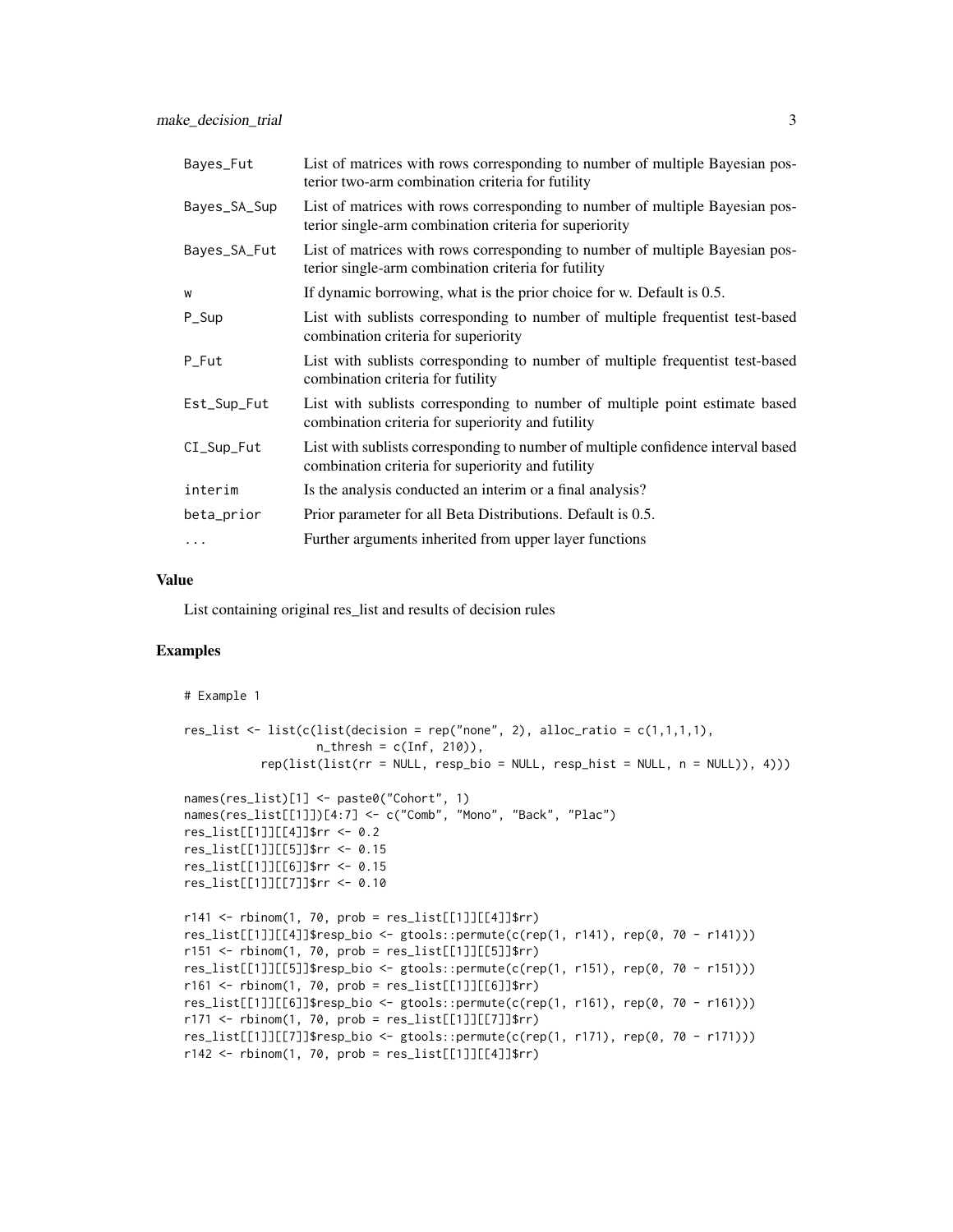```
res_list[[1]][[4]]$resp_hist <- gtools::permute(c(rep(1, r142), rep(0, 70 - r142)))
r152 \le rbinom{1, 70, prob = res_list[1]][5]]$rr)
res_list[[1]][[5]]$resp_hist <- gtools::permute(c(rep(1, r152), rep(0, 70 - r152)))
r162 \le rbinom{1, 70, prob = res_list[1]][6]]$rr)
res_list[[1]][[6]]$resp_hist <- gtools::permute(c(rep(1, r162), rep(0, 70 - r162)))
r172 < - rbinom(1, 70, prob = res\_list[[1]][[7]]$rr)res_list[[1]][[7]]$resp_hist <- gtools::permute(c(rep(1, r172), rep(0, 70 - r172)))
res_list[[1]][[4]]$n <- rep(1, 70)
res_list[[1]][[5]]$n <- rep(1, 70)
res_list[[1]][[6]]$n <- rep(1, 70)
res_list[[1]][[7]]$n <- rep(1, 70)
# Comparison Combo vs Mono
Bayes_Sup1 \leq matrix(nrow = 3, ncol = 3)
Bayes_Sup1[1,] <- c(0.00, 0.95, 0.90)
Bayes_Sup1[2,] <- c(0.10, 0.80, 0.75)
Bayes_Sup1[3,] <- c(0.15, 0.50, 1.00)
# Comparison Combo vs Backbone
Bayes_Sup2 \leq matrix(nrow = 3, ncol = 3)
Bayes_Sup2[1,] <- c(0.00, 0.95, 0.90)
Bayes_Sup2[2,] <- c(NA, NA, NA)
Bayes_Sup2[3,] <- c(NA, NA, NA)
# Comparison Mono vs Placebo
Bayes_Sup3 <- matrix(nrow = 3, ncol = 3)
Bayes_Sup3[1,] <- c(0.00, 0.95, 0.90)
Bayes_Sup3[2,] <- c(0.10, 0.80, 0.75)
Bayes_Sup3[3,] <- c(NA, NA, NA)
#' # Comparison Backbone vs Placebo
Bayes_Sup4 \leq matrix(nrow = 3, ncol = 3)
Bayes_Sup4[1,] <- c(0.00, 0.95, 0.90)
Bayes_Sup4[2,] <- c(0.10, 0.80, 0.75)
Bayes_Sup4[3,] <- c(NA, NA, NA)
Bayes_Sup <- list(list(Bayes_Sup1, Bayes_Sup2, Bayes_Sup3, Bayes_Sup4),
                  list(Bayes_Sup1, Bayes_Sup2, Bayes_Sup3, Bayes_Sup4))
sharing_type <- "all"
interim <- TRUE
which_cohort <- 1
missing_prob <- 0.5
seed_missing <- 100
make_decision_trial(
res_list = res_list, which_cohort = which_cohort,
interim = interim, missing_prob = missing_prob,
Bayes_Sup = Bayes_Sup, sharing_type = sharing_type,
seed_missing = seed_missing,
\lambda# Multiple decision rules
# Vergleich Combo vs Mono
Bayes_Fut1 <- matrix(nrow = 1, ncol = 2)
```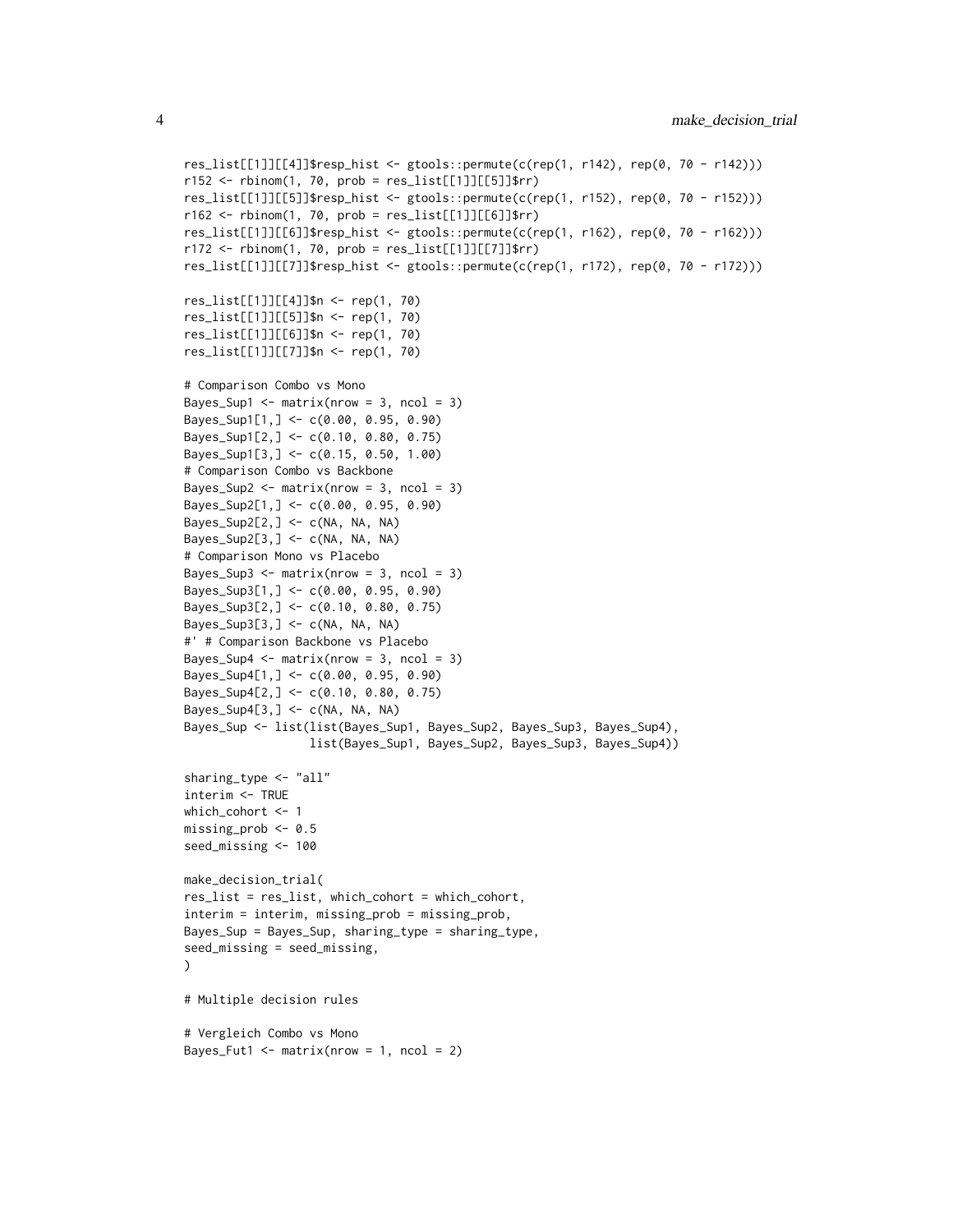```
Bayes_Fut1[1,] \leq c(NA, NA)
# Vergleich Combo vs Backbone
Bayes_Fut2 \leftarrow matrix(nrow = 1, ncol = 2)
Bayes_Fut2[1,] \leq c(NA, NA)
# Vergleich Mono vs Placebo
Bayes_Fut3 \leq matrix(nrow = 1, ncol = 2)
Bayes_Fut3[1,] <- c(0.00, 0.60)
Bayes_Fut4 \leq matrix(nrow = 1, ncol = 2)
Bayes_Fut4[1,] <- c(0.00, 0.60)
Bayes_Fut <- list(list(Bayes_Fut1, Bayes_Fut2, Bayes_Fut3, Bayes_Fut4),
                  list(Bayes_Fut1, Bayes_Fut2, Bayes_Fut3, Bayes_Fut4))
# Combo
Bayes_SA_Sup1 <- matrix(nrow = 1, ncol = 3)Bayes_SA_Sup1[1,] <- c(0.20, 0.95, 0.90)
# Mono
Bayes_SA_Sup2 <- matrix(nrow = 1, ncol = 3)
Bayes_SA_Sup2[1,] <- c(0.15, 0.80, 0.75)
# Backbone
Bayes_SA_Sup3 <- matrix(nrow = 1, ncol = 3)
Bayes_SA_Sup3[1,] <- c(0.15, 0.80, 0.75)
# Placebo
Bayes_SA_Sup4 <- matrix(nrow = 1, ncol = 3)
Bayes_SA_Sup4[1,] <- c(0.15, 0.80, 0.75)
Bayes_SA_Sup <- list(list(Bayes_SA_Sup1, Bayes_SA_Sup2, Bayes_SA_Sup3, Bayes_SA_Sup4),
                     list(Bayes_SA_Sup1, Bayes_SA_Sup2, Bayes_SA_Sup3, Bayes_SA_Sup4))
## Combo
Bayes_SA_Fut1 <- matrix(nrow = 1, ncol = 2)
Bayes_SA_Fut1[1,] <- c(0.20, 0.50)# Mono
Bayes_SA_Fut2 <- matrix(nrow = 1, ncol = 2)
Bayes_SA_Fut2[1,] <- c(0.15, 0.50)
# Backbone
Bayes_SA_Fut3 <- matrix(nrow = 1, ncol = 2)
Bayes_SA_Fut3[1,] <- c(0.15, 0.50)
# Placebo
Bayes_SA_Fut4 <- matrix(nrow = 1, ncol = 2)
Bayes_SA_Fut4[1,] <- c(0.15, 0.50)
Bayes_SA_Fut <- list(list(Bayes_SA_Fut1, Bayes_SA_Fut2, Bayes_SA_Fut3, Bayes_SA_Fut4),
                     list(Bayes_SA_Fut1, Bayes_SA_Fut2, Bayes_SA_Fut3, Bayes_SA_Fut4))
# Comparison Combo vs Mono
P_Sup1 <- list(list(
testfun = function(x) stats::prop.test(x, alternative = "less", correct = FALSE),
p\_sup = 0.025, p\_prom = 0.10, p\_adj = "B")# Comparison Combo vs Backbone
P_Sup2 <- list(list(
testfun = function(x) stats::prop.test(x, alternative = "less", correct = FALSE),
p\_sup = 0.025, p\_prom = 0.10, p\_adj = "B")# Comparison Mono vs Placebo
```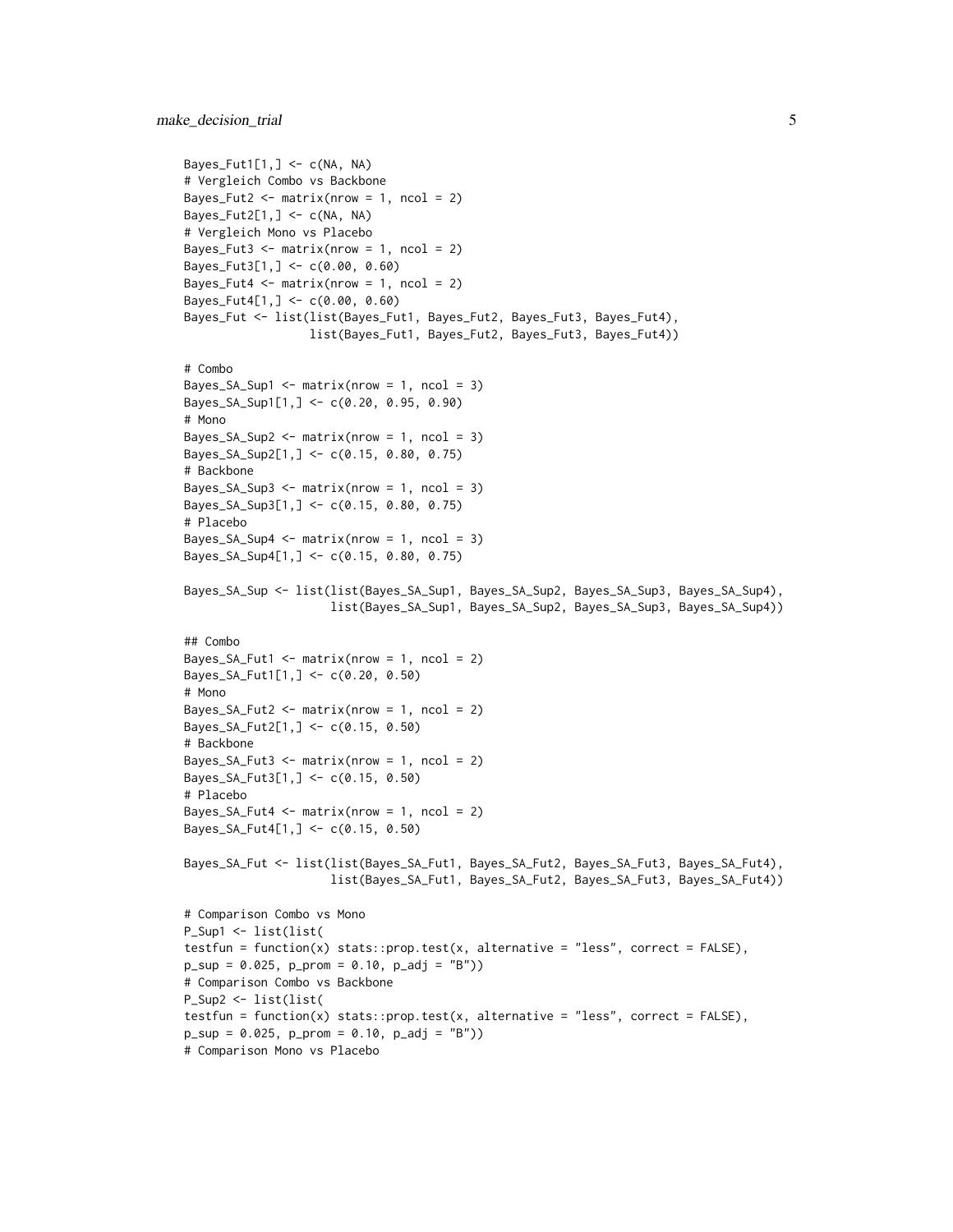```
P_Sup3 <- list(list(
testfun = function(x) stats::prop.test(x, alternative = "less", correct = FALSE),
p\_sup = 0.050, p\_prom = 0.10, p\_adj = "B")P_Sup4 <- list(list(
testfun = function(x) stats::prop.test(x, alternative = "less", correct = FALSE),
p\_sup = 0.050, p\_prom = 0.10, p\_adj = "B")P_Sup <- list(list(P_Sup1, P_Sup2, P_Sup3, P_Sup4),
              list(P_Sup1, P_Sup2, P_Sup3, P_Sup4))
# Comparison Combo vs Mono
P_Fut1 <- list(list(
testfun = function(x) stats::prop.test(x, alternative = "less", correct = FALSE),
p_fut = 0.5, p_adf = "none")# Comparison Combo vs Backbone
P_Fut2 <- list(list(
testfun = function(x) stats::prop.test(x, alternative = "less", correct = FALSE),
p_fut = 0.5, p_adf = "none")# Comparison Mono vs Placebo
P_Fut3 <- list(list(
testfun = function(x) stats::prop.test(x, alternative = "less", correct = FALSE),
p_fut = 0.5, p_adf = "none")# Comparison Backbone Placebo
P_Fut4 <- list(list(
testfun = function(x) stats::prop.test(x, alternative = "less", correct = FALSE),
p_fut = 0.5, p_adf = "none")P_Fut <- list(list(P_Fut1, P_Fut2, P_Fut3, P_Fut4),
              list(P_Fut1, P_Fut2, P_Fut3, P_Fut4))
# Comparison Combo vs Mono
Est_Sup_Fut1 <- list(list(est = "AR", p_hat_sup = 0.6, p_hat_fut = 0.1, p_hat_prom = 0.5))
# Comparison Combo vs Backbone
Est_Sup_Fut2 <- list(list(est = "RR", p_hat_sup = 1.25, p_hat_fut = 0.75, p_hat_prom = 1.5))
# Comparison Mono vs Placebo
Est_Sup_Fut3 <- list(list(est = "OR", p_hat_sup = 1.50, p_hat_fut = 0.75, p_hat_prom = 2))
Est_Sup_Fut4 <- list(list(est = "OR", p_hat_sup = 1.50, p_hat_fut = 0.75, p_hat_prom = 2))
Est_Sup_Fut <- list(list(Est_Sup_Fut1, Est_Sup_Fut2, Est_Sup_Fut3, Est_Sup_Fut4),
                    list(Est_Sup_Fut1, Est_Sup_Fut2, Est_Sup_Fut3, Est_Sup_Fut4))
# Comparison Combo vs Mono
CI\_Sup\_Fut1 \leq list(list(est = "AR", ci = 0.95, p_hat\_lower\_sup = 0.35,p_{hat\_upper\_fut} = 0.25, p_{hat\_lower\_prom} = 0.3)
# Comparison Combo vs Backbone
CI_Sup_Fut2 \leq list(list(est = "RR", ci = 0.95, p_hat_lower_sup = 1.10,p_{hat\_upper\_fut} = 1.10, p_{hat\_lower\_prom} = 1.05)# Comparison Mono vs Placebo
CI\_Sup\_Fut3 \leq list(list(est = "OR", ci = 0.95, p_hat\_lower\_sup = 1.20,p_{hat\_upper\_fut} = 1.20, p_{hat\_lower\_prom} = 1.10)
CI\_Sup\_Fut4 \leq list(list(est = "OR", ci = 0.95, p_hat_lower_sum = 1.20,p_hat_upper_fut = 1.20, p_hat_lower_prom = 1.10))
CI_Sup_Fut <- list(list(CI_Sup_Fut1, CI_Sup_Fut2, CI_Sup_Fut3, CI_Sup_Fut4),
                   list(CI_Sup_Fut1, CI_Sup_Fut2, CI_Sup_Fut3, CI_Sup_Fut4))
```
make\_decision\_trial(res\_list = res\_list, which\_cohort = which\_cohort, interim = interim,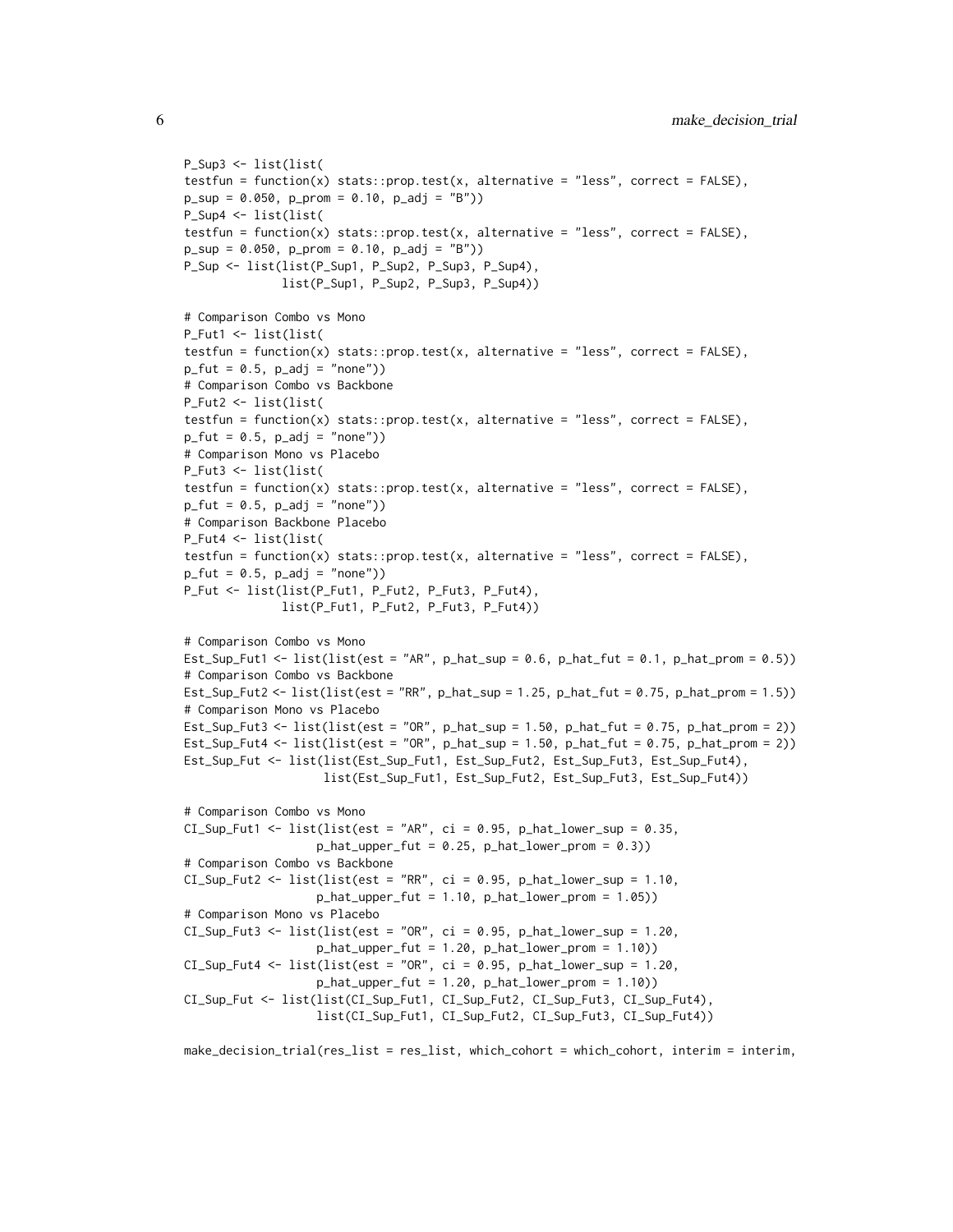#### <span id="page-6-0"></span>plot\_trial 7

```
Bayes_Sup = Bayes_Sup, sharing_type = sharing_type,
Bayes_Fut = Bayes_Fut, Bayes_SA_Sup = Bayes_SA_Sup, Bayes_SA_Fut = Bayes_SA_Fut, P_Sup = P_Sup,
P_Fut = P_Fut, Est_Sup_Fut = Est_Sup_Fut, CI_Sup_Fut = CI_Sup_Fut
\lambda
```
plot\_trial *Plots the cohort trial study overview given stage data.*

#### Description

Given a res\_list object, plots things like final study design, indicating which arms were discontinued after how many patients etc..

#### Usage

plot\_trial(res\_list, unit = "cohort")

#### Arguments

| res list | List item containing trial results so far in a format used by the other functions in<br>this package |
|----------|------------------------------------------------------------------------------------------------------|
| unit     | What is unit of observation in response rate plots: N cohort or N total?                             |

```
random <- TRUE
rr\_comb \leq c(1)prob_{conv}r \leq c(1)rr_{\text{mono}} \leftarrow c(1,2)prob_mono_rr <- c(0.2, 0.8)
rr\_back < -c(2)prob_back_rr <- c(1)
rr\_place \leftarrow c(0.10)prob_plac_rr <- c(1)
rr_transform <- list(
  function(x) {return(c(0.90*(1 - x), (1-0.90)*(1-x), (1-0.90)*x, 0.90*x))}
\mathcal{L}prob_rr_transform <- c(1)
cohorts_max <- 20
trial_struc <- "all_plac"
safety_prob <- 0
sharing_type <- "dynamic"
sr_drugs_pos <- 7
n_int <- 100
```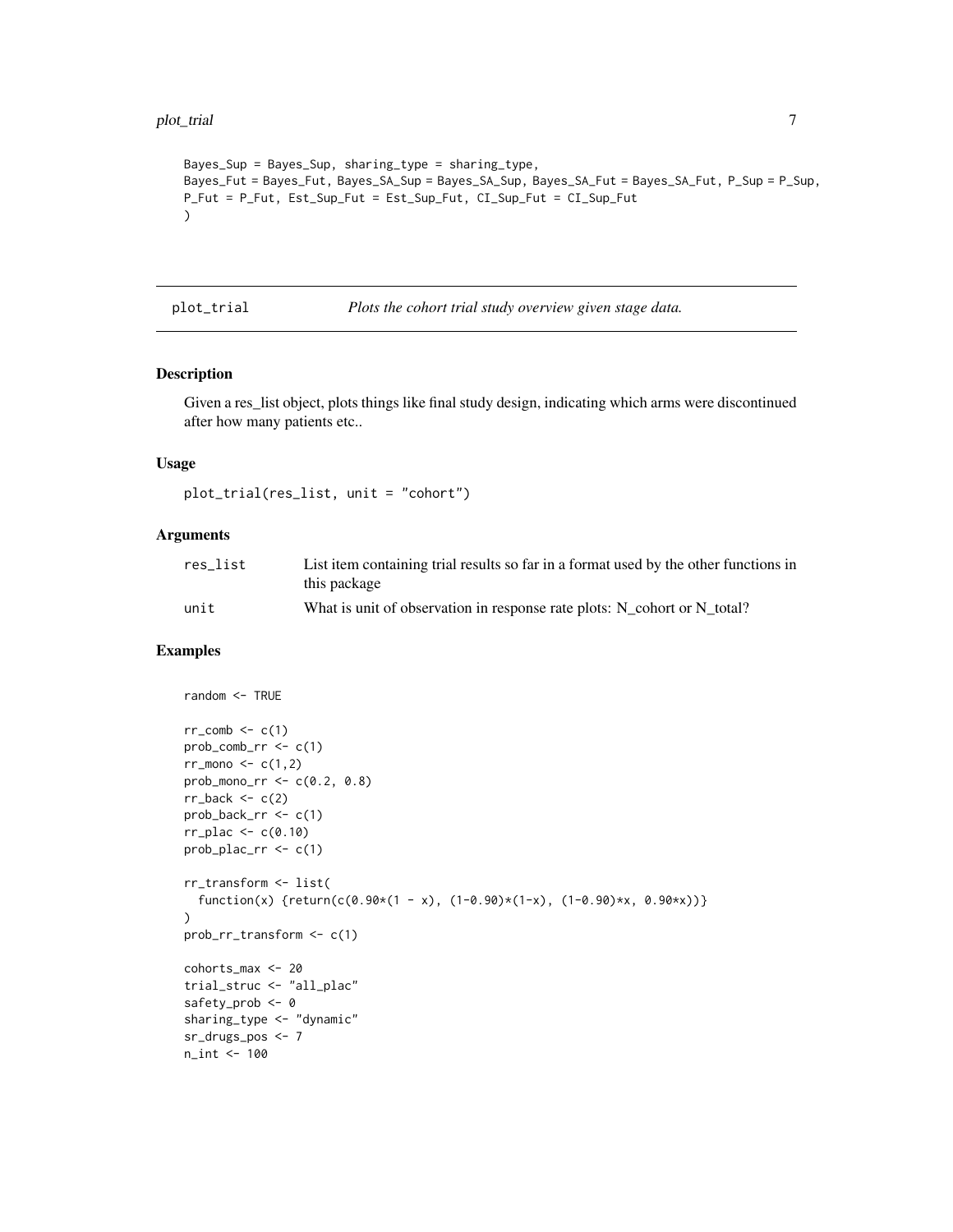```
n_fin <- 200
stage_data <- TRUE
cohort_random <- 0.02
target_rr <-c(0,0,1)cohort_offset <- 0
random_type <- "risk_ratio"
sr_first_pos <- FALSE
# Vergleich Combo vs Mono
Bayes_Sup1 <- matrix(nrow = 1, ncol = 3)
Bayes_Sup1[1,] <- c(0.00, 0.90, 1.00)
# Vergleich Combo vs Backbone
Bayes_Sup2 <- matrix(nrow = 1, ncol = 3)
Bayes_Sup2[1,] <- c(0.00, 0.90, 1.00)
# Vergleich Mono vs Placebo
Bayes_Sup3 \leq matrix(nrow = 1, ncol = 3)
Bayes_Sup3[1,] <- c(0.00, 0.80, 1.00)
Bayes_Sup4 \leq matrix(nrow = 1, ncol = 3)
Bayes_Sup4[1,] <- c(0.00, 0.80, 1.00)
Bayes_Sup <- list(list(Bayes_Sup1, Bayes_Sup2, Bayes_Sup3, Bayes_Sup4),
             list(Bayes_Sup1, Bayes_Sup2, Bayes_Sup3, Bayes_Sup4))
# Vergleich Combo vs Mono
Bayes_Fut1 <- matrix(nrow = 1, ncol = 2)
Bayes_Fut1[1,] <- c(0.00, 0.50)# Vergleich Combo vs Backbone
Bayes_Fut2 \leq matrix(nrow = 1, ncol = 2)
Bayes_Fut2[1,] <- c(0.00, 0.50)
# Vergleich Mono vs Placebo
Bayes_Fut3 <- matrix(nrow = 1, ncol = 2)
Bayes_Fut3[1,] <- c(0.00, 0.50)
Bayes_Fut4 \leq matrix(nrow = 1, ncol = 2)
Bayes_Fut4[1,] <- c(0.00, 0.50)
Bayes_Fut <- list(list(Bayes_Fut1, Bayes_Fut2, Bayes_Fut3, Bayes_Fut4),
                  list(Bayes_Fut1, Bayes_Fut2, Bayes_Fut3, Bayes_Fut4))
res_list <- simulate_trial(
n_int = n_int, n_fin = n_fin, trial_struc = trial_struc, random_type = random_type,
rr_comb = rr_comb, rr_mono = rr_mono, rr_back = rr_back, rr_plac = rr_plac,
rr_transform = rr_transform, random = random, prob_comb_rr = prob_comb_rr,
prob_mono_rr = prob_mono_rr, prob_back_rr = prob_back_rr, prob_plac_rr = prob_plac_rr,
stage_data = stage_data, cohort_random = cohort_random, cohorts_max = cohorts_max,
sr_drugs_pos = sr_drugs_pos, target_rr = target_rr, sharing_type = sharing_type,
safety_prob = safety_prob, Bayes_Sup = Bayes_Sup, prob_rr_transform = prob_rr_transform,
cohort_offset = cohort_offset, Bayes_Fut = Bayes_Fut, sr_first_pos = sr_first_pos
\lambdaplot_trial(res_list, unit = "n")
```
simulate\_trial *Simulates the cohort trial.*

<span id="page-7-0"></span>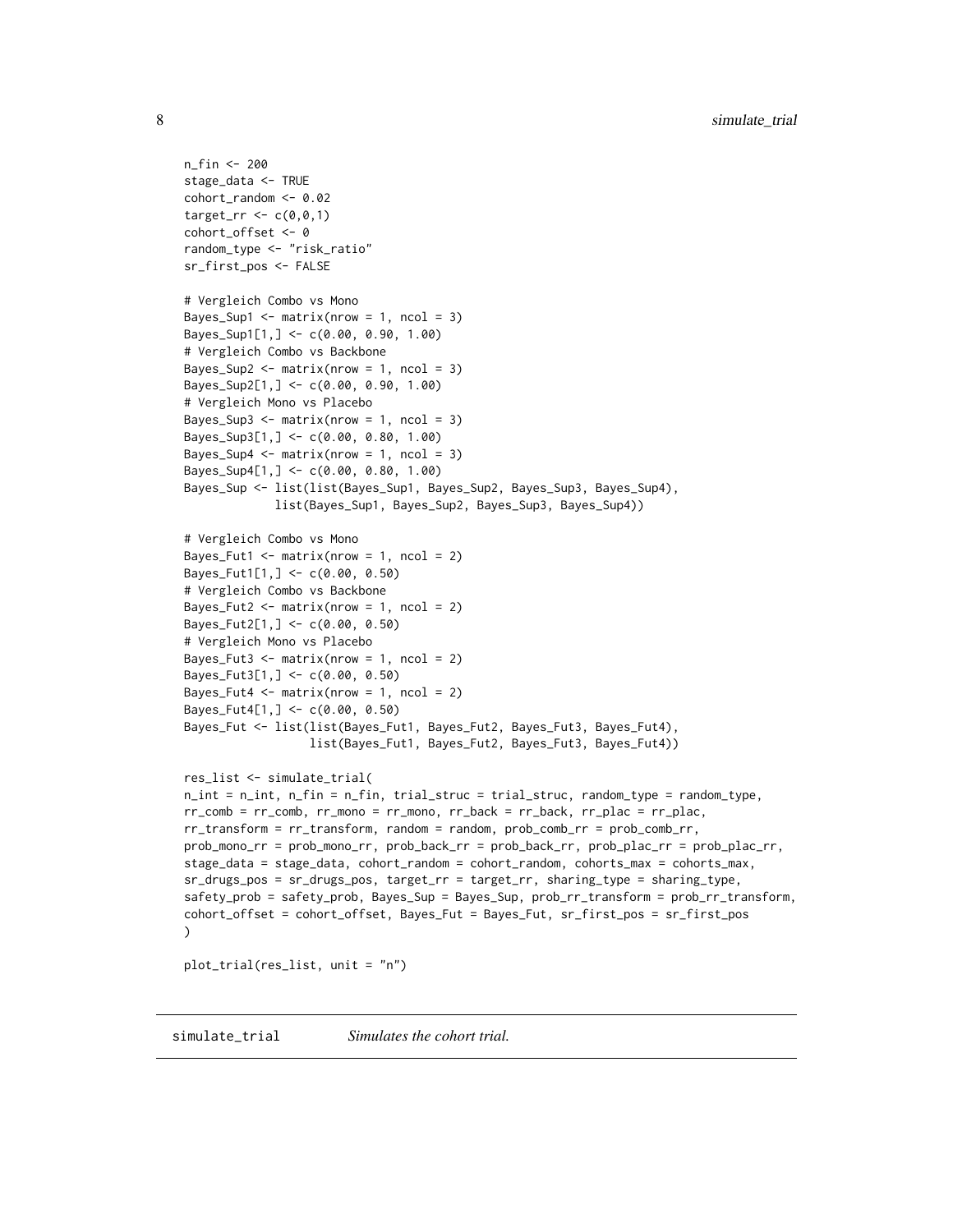simulate\_trial 9

#### Description

Simulates the cohort trial.

#### Usage

```
simulate_trial(
 n_{\text{int}} = 50,
 n_{f}in = 100,
  cohorts_start = 1,
  rr_comb,
  rr_mono,
  rr_back,
 rr_plac,
  rr_transform,
  random_type = NULL,
  trial_struc = "all_plac",
  random = FALSE,
 prob_comb_rr = NULL,
 prob_mono_rr = NULL,
  prob_back_rr = NULL,
 prob_plac_rr = NULL,
 prob_rr_transform = prob_rr_transform,
  stage_data = TRUE,
  cohort_random = NULL,
  cohorts_max = 4,
  sr_drugs_pos = 1,
  sr_pats = cohorts_max * (n_fn + 3 * cohorts_max),sr_first_pos = FALSE,
  target\_rr = c(0, 0, 1),cohort_ofset = 0,sharing_type = "all",
  safety_prob = 0,
  cohort_fixed = NULL,
  ...
\mathcal{L}
```
#### Arguments

| $n$ _int      | Sample size per cohort to conduct interim analysis |
|---------------|----------------------------------------------------|
| $n_{f}$ in    | Sample size per cohort at final                    |
| cohorts_start | Number of cohorts to start the platform with       |
| $rr\_comb$    | Response rates of combination therapies            |
| $rr_m$ mono   | Response rate of mono therapies                    |
| $rr_b$ ack    | Response rates of backbone arms                    |
| rr_plac       | Response rate of the placebo                       |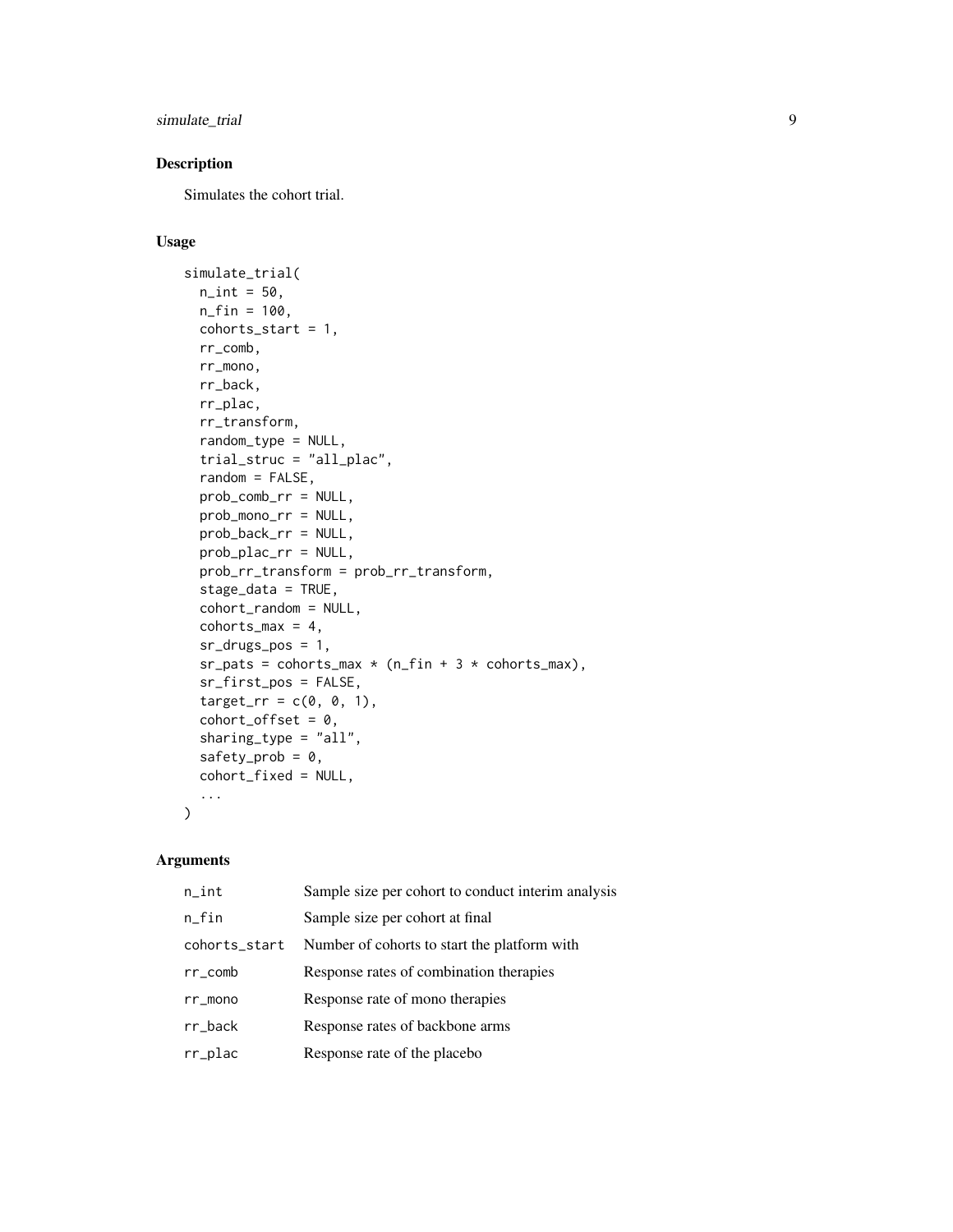| rr_transform      | Function transforming all the above response rates to a vector of four probabili-<br>ties for the multinomial simulation First element is probability of both failures.<br>Second element is probability of biomarker success and histology failure. Third<br>element is probability of biomarker failure and histology success. Fourth ele-<br>ment is probability of both success.                                                        |
|-------------------|---------------------------------------------------------------------------------------------------------------------------------------------------------------------------------------------------------------------------------------------------------------------------------------------------------------------------------------------------------------------------------------------------------------------------------------------|
| random_type       | How should the response rates be drawn randomly? Options are:<br>"absolute": Specify absolute response rates that will be drawn with a certain                                                                                                                                                                                                                                                                                              |
|                   | probability                                                                                                                                                                                                                                                                                                                                                                                                                                 |
|                   | "risk_difference": Specify absolute response rates for placebo which will be<br>drawn randomly, plus specify vectors for absolute treatment effects of mono<br>therapies over placebo and for combo over the mono therapies.                                                                                                                                                                                                                |
|                   | "risk_ratio": Specify absolute response rates for placebo which will be drawn<br>randomly, plus specify vectors for relative treatment effects of mono therapies<br>over placebo and for combo over the mono therapies.                                                                                                                                                                                                                     |
|                   | "odds_ratios": Specify response rate for placebo, specify odds-ratios for mono<br>therapies (via rr_back and rr_mono) and respective probabilities. On top, spec-<br>ify interaction for the combination therapy via rr_comb with prob_rr_comb. Set:<br>odds_combo = odds_plac * or_mono1 * or_mono2 * $rr\_comb$ . If $rr\_comb > 1$ -<br>> synergistic, if rr_comb = 1 -> additive. If rr_comb < 1 -> antagonistic. Default<br>is "NULL". |
| trial_struc       | Trial Structure: "all_plac" = all cohorts have placebo arm                                                                                                                                                                                                                                                                                                                                                                                  |
|                   | "no_plac" = no cohort has placebo arm                                                                                                                                                                                                                                                                                                                                                                                                       |
|                   | "stop_post_mono" = all cohorts start with placebo arm, but after first mono has<br>been declared successful, newly enrolled cohorts have no more placebo                                                                                                                                                                                                                                                                                    |
|                   | "stop_post_back" = all cohorts start with placebo arm, but after first backbone<br>has been declared successful, newly enrolled cohorts have no more placebo                                                                                                                                                                                                                                                                                |
| random            | Should the response rates of the arms be randomly drawn from rr_exp? Default<br>is FALSE.                                                                                                                                                                                                                                                                                                                                                   |
| prob_comb_rr      | If random $==$ TRUE, what are the probabilities with which the elements of<br>rr_comb should be drawn?                                                                                                                                                                                                                                                                                                                                      |
| prob_mono_rr      | If random $==$ TRUE, what are the probabilities with which the elements of<br>rr_mono should be drawn?                                                                                                                                                                                                                                                                                                                                      |
| prob_back_rr      | If random $==$ TRUE, what are the probabilities with which the elements of<br>rr back should be drawn?                                                                                                                                                                                                                                                                                                                                      |
| prob_plac_rr      | If random == TRUE, what are the probabilities with which the elements of<br>rr_plac should be drawn?                                                                                                                                                                                                                                                                                                                                        |
| prob_rr_transform |                                                                                                                                                                                                                                                                                                                                                                                                                                             |
|                   | If random $==$ TRUE, what are the probabilities with which the elements of<br>rr_transform should be drawn?                                                                                                                                                                                                                                                                                                                                 |
| stage_data        | Should individual stage data be passed along? Default is TRUE                                                                                                                                                                                                                                                                                                                                                                               |
| cohort_random     | If not NULL, indicates that new arms/cohorts should be randomly started. For<br>every patient, there is a cohort_random probability that a new cohort will be<br>started.                                                                                                                                                                                                                                                                   |
| cohorts_max       | Maximum number of cohorts that are allowed to be added throughout the trial                                                                                                                                                                                                                                                                                                                                                                 |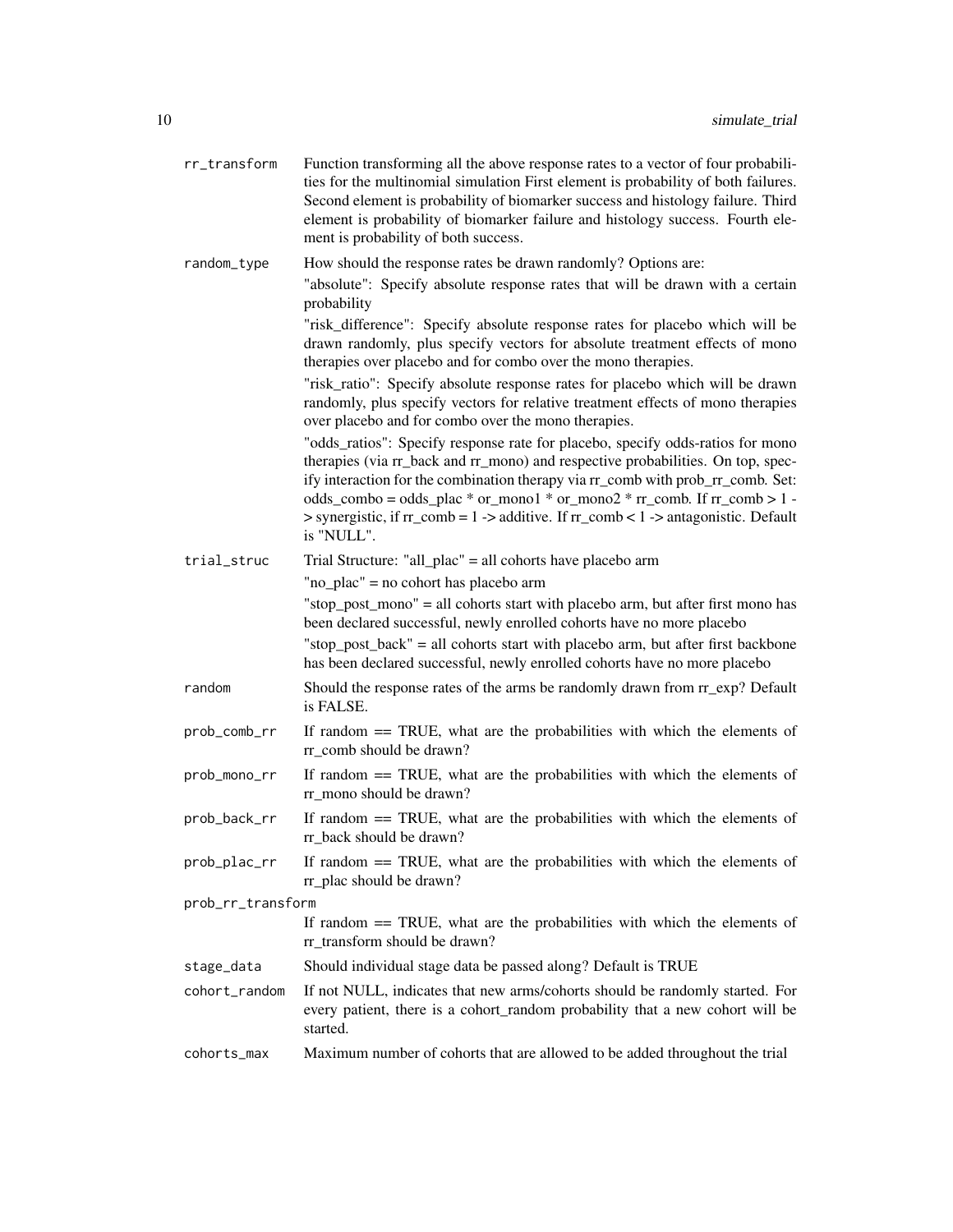| sr_drugs_pos  | Stopping rule for successful experimental arms; Default $= 1$                                                                                                                                                                                                                                                                                                                                                           |
|---------------|-------------------------------------------------------------------------------------------------------------------------------------------------------------------------------------------------------------------------------------------------------------------------------------------------------------------------------------------------------------------------------------------------------------------------|
| sr_pats       | Stopping rule for total number of patients; Default = cohorts_max $*$ n_fin + error<br>term based on randomization                                                                                                                                                                                                                                                                                                      |
| sr_first_pos  | Stopping rule for first successful cohort; if TRUE, after first cohort was found<br>to be successful, no further cohorts will be included but cohorts will finish eval-<br>uating, unless other stopping rules reached prior. Default is FALSE.                                                                                                                                                                         |
| target_rr     | What is target to declare a combo a positive? Vector of length 3 giving 1) the<br>threshold by which the combo needs to be better than the monos and 2) the<br>threhsold by which the monos need to be better than the placebo. The third<br>element of the vector specifies the relation, choices are 1=="risk-difference",<br>$2 == "risk-ratio"$ and $3 == "odds-ratio"$ . By default: $c(0,0, "risk-difference")$ . |
| cohort offset | Minimum number of patients between adding new cohorts                                                                                                                                                                                                                                                                                                                                                                   |
| sharing_type  | Which backbone and placebo data should be used for arm comparisons; Default<br>is "all". Another option is "concurrent" or "dynamic" or "cohort".                                                                                                                                                                                                                                                                       |
| safety_prob   | Probability for a safety stop after every patient                                                                                                                                                                                                                                                                                                                                                                       |
| cohort_fixed  | If not NULL, fixed timesteps after which a cohort will be included                                                                                                                                                                                                                                                                                                                                                      |
|               | Further arguments to be passed to decision function, such as decision making<br>criteria                                                                                                                                                                                                                                                                                                                                |

#### Value

List containing: Responses and patients on experimental and control arm, total treatment successes and failures and final p-value

```
random <- TRUE
rr\_comb \leq -c(0.25, 0.35, 0.4)prob_comb_rr <- c(0.4, 0.4, 0.2)
rr_mono <- c(0.15, 0.20, 0.25)
prob_mono_rr <- c(0.2, 0.4, 0.4)
rr_back <- c(0.20, 0.25, 0.30)
prob_back_rr <- c(0.3, 0.4, 0.3)
rr_plac <- c(0.10, 0.12, 0.14)
prob_plac_rr <- c(0.25, 0.5, 0.25)
rr_transform <- list(
  function(x) {return(c(0.75*(1 - x), (1-0.75)*(1-x), (1-0.75)*x, 0.75*x)},
  function(x) {return(c(0.85*(1 - x), (1-0.85)*(1-x), (1-0.85)*x, 0.85*x))}
\mathcal{L}prob\_rr\_transform \leftarrow c(0.5, 0.5)cohorts_max <- 5
trial_struc <- "stop_post_back"
safety_prob <- 0
sharing_type <- "concurrent"
```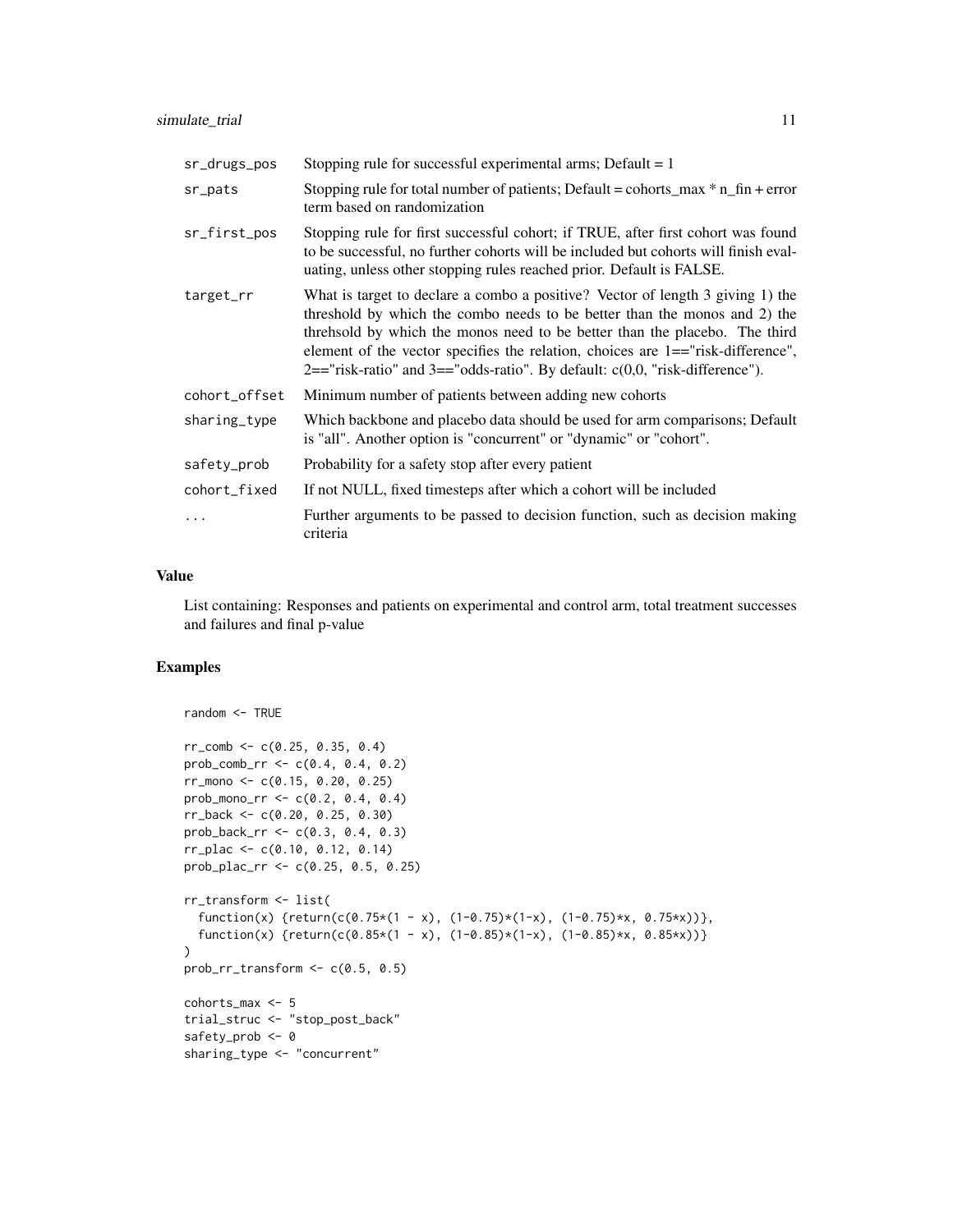```
sr_drugs_pos <- 5
sr_first_pos <- FALSE
n_int <- 50
n_fin <- 100
stage_data <- TRUE
cohort_random <- NULL
target_rr <-c(0,0,1)cohort_offset <- 0
random_type <- "risk_difference"
cohort_fixed <- 5
# Vergleich Combo vs Mono
Bayes_Sup1 <- matrix(nrow = 3, ncol = 3)
Bayes_Sup1[1,] <- c(0.00, 0.90, 1.00)
Bayes_Sup1[2,] <- c(0.05, 0.65, 1.00)
Bayes_Sup1[3,] <- c(0.10, 0.50, 1.00)
# Vergleich Combo vs Backbone
Bayes_Sup2 \leq matrix(nrow = 3, ncol = 3)
Bayes_Sup2[1,] <- c(0.05, 0.80, 1.00)
Bayes_Sup2[2,] <- c(NA, NA, NA)
Bayes_Sup2[3,] <- c(NA, NA, NA)
# Vergleich Mono vs Placebo
Bayes_Sup3 <- matrix(nrow = 3, ncol = 3)
Bayes_Sup3[1,] <- c(0.00, 0.90, 1.00)
Bayes_Sup3[2,] <- c(0.05, 0.65, 1.00)
Bayes_Sup3[3,] <- c(NA, NA, NA)
Bayes_Sup4 \leq matrix(nrow = 3, ncol = 3)
Bayes_Sup4[1,] <- c(0.00, 0.90, 1.00)
Bayes_Sup4[2,] <- c(0.05, 0.65, 1.00)
Bayes_Sup4[3,] <- c(NA, NA, NA)
Bayes_Sup <- list(list(Bayes_Sup1, Bayes_Sup2, Bayes_Sup3, Bayes_Sup4),
             list(Bayes_Sup1, Bayes_Sup2, Bayes_Sup3, Bayes_Sup4))
# Vergleich Combo vs Mono
Bayes_Fut1 \leq matrix(nrow = 1, ncol = 2)
Bayes_Fut1[1,] <- c(0.00, 0.60)
# Vergleich Combo vs Backbone
Bayes_Fut2 \leftarrow matrix(nrow = 1, ncol = 2)
Bayes_Fut2[1,] <- c(0.00, 0.60)
# Vergleich Mono vs Placebo
Bayes_Fut3 \leq matrix(nrow = 1, ncol = 2)
Bayes_Fut3[1,] <- c(0.00, 0.60)
Bayes_Fut4 \leq matrix(nrow = 1, ncol = 2)
Bayes_Fut4[1,] <- c(0.00, 0.60)
Bayes_Fut <- list(list(Bayes_Fut1, Bayes_Fut2, Bayes_Fut3, Bayes_Fut4),
                  list(Bayes_Fut1, Bayes_Fut2, Bayes_Fut3, Bayes_Fut4))
a <- simulate_trial(
n_int = n_int, n_fin = n_fin, trial_struc = trial_struc, random_type = random_type,
rr_comb = rr_comb, rr_mono = rr_mono, rr_back = rr_back, rr_plac = rr_plac,
rr_transform = rr_transform, random = random, prob_comb_rr = prob_comb_rr,
prob_mono_rr = prob_mono_rr, prob_back_rr = prob_back_rr, prob_plac_rr = prob_plac_rr,
stage_data = stage_data, cohort_random = cohort_random, cohorts_max = cohorts_max,
```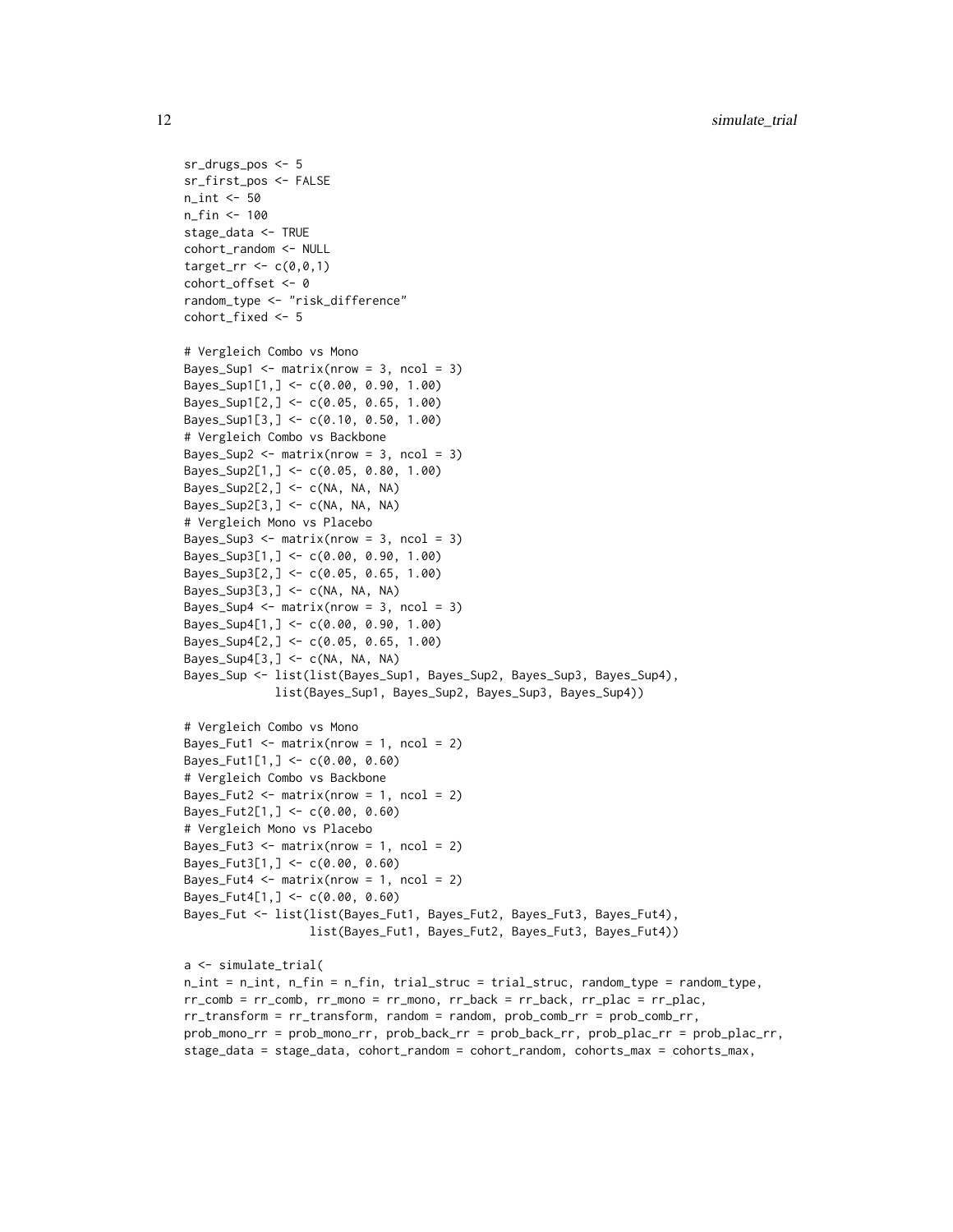```
sr_drugs_pos = sr_drugs_pos, target_rr = target_rr, sharing_type = sharing_type,
safety_prob = safety_prob, Bayes_Sup = Bayes_Sup, prob_rr_transform = prob_rr_transform,
cohort_offset = cohort_offset, sr_first_pos = sr_first_pos, Bayes_Fut = Bayes_Fut,
cohort_fixed = cohort_fixed
)
```
trial\_ocs *Calculates the operating characteristics of the cohort trial*

#### Description

Given the trial specific design parameters, performs a number of simulations of the trial and saves the result in an Excel file

#### Usage

```
trial_ocs(
  iter,
  coresnum = 1,
  save = FALSE,path = NULL,
  filename = NULL,
  ret_list = FALSE,
  ret_trials = FALSE,
 plot_ocs = FALSE,
  export = NULL,...
\mathcal{L}
```
#### Arguments

| iter       | Number of program simulations that should be performed                                          |
|------------|-------------------------------------------------------------------------------------------------|
| coresnum   | How many cores should be used for parallel computing                                            |
| save       | Indicator whether simulation results should be saved in an Excel file                           |
| path       | Path to which simulation results will be saved; if NULL, then save to current<br>path           |
| filename   | Filename of saved Excel file with results; if NULL, then name will contain<br>design parameters |
| ret_list   | Indicator whether function should return list of results                                        |
| ret_trials | Indicator whether individual trial results should be saved as well                              |
| plot_ocs   | Should OCs stability plots be drawn?                                                            |
| export     | Should any other variables be exported to the parallel tasks?                                   |
| $\ddotsc$  | All other design parameters for chosen program                                                  |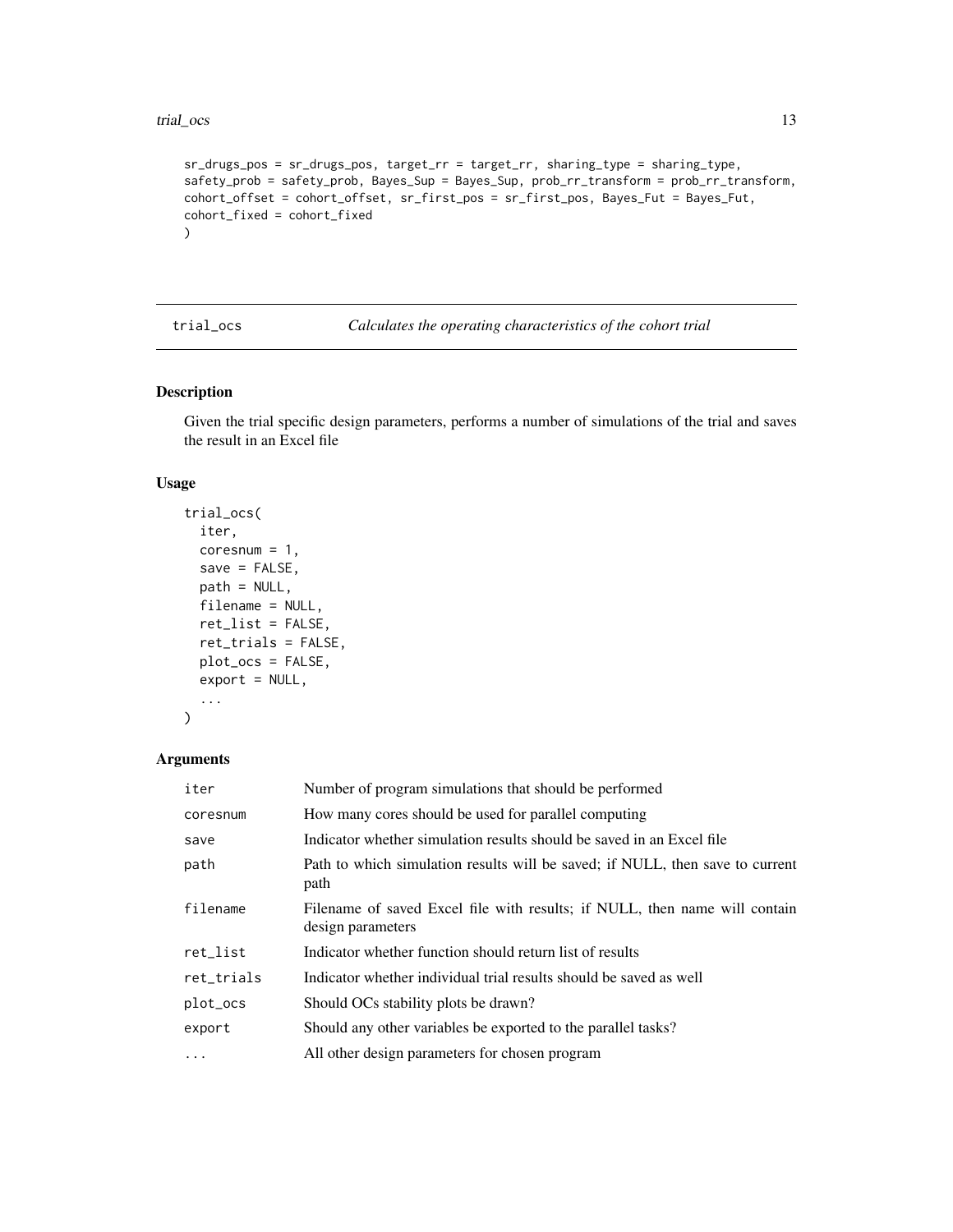#### Value

List containing: Responses and patients on experimental and control arm, total treatment successes and failures and final p-value

```
random <- TRUE
rr_{\text{comb}} <- c(0.40, 0.45, 0.50)
prob_comb_rr <- c(0.4, 0.4, 0.2)
rr_mono <- c(0.20, 0.25, 0.30)
prob_mono_rr <- c(0.2, 0.4, 0.4)
rr_back <- c(0.20, 0.25, 0.30)
prob_back_rr <- c(0.2, 0.4, 0.4)
rr_plac <- c(0.10, 0.12, 0.14)
prob_plac_rr <- c(0.25, 0.5, 0.25)
rr_transform <- list(
  function(x) {return(c(0.75*(1 - x), (1-0.75)*(1-x), (1-0.75)*x, 0.75*x)},
  function(x) {return(c(0.85*(1 - x), (1-0.85)*(1-x), (1-0.85)*x, 0.85*x))}
)
prob_rr_transform \leq c(0.5, 0.5)cohorts_max <- 4
safety_prob <- 0
sharing_type <- "all"
trial_struc <- "all_plac"
sr_drugs_pos <- 4
n_int <- 100
n_fin <- 200
stage_data <- TRUE
cohort_random <- 0.05
target_{rr} < -c(0, 0, 1)cohort_offset <- 0
random_type <- "absolute"
sr_first_pos <- FALSE
missing_prob <- 0.1
# Vergleich Combo vs Mono
Bayes_Sup1 <- matrix(nrow = 3, ncol = 3)
Bayes_Sup1[1,] <- c(0.05, 0.90, 1.00)
Bayes_Sup1[2,] <- c(0.05, 0.65, 1.00)
Bayes_Sup1[3,] <- c(0.10, 0.50, 1.00)
# Vergleich Combo vs Backbone
Bayes_Sup2 <- matrix(nrow = 3, ncol = 3)Bayes_Sup2[1,] <- c(0.05, 0.90, 1.00)
Bayes_Sup2[2,] <- c(NA, NA, NA)
Bayes_Sup2[3,] <- c(NA, NA, NA)
# Vergleich Mono vs Placebo
Bayes_Sup3 \leq matrix(nrow = 3, ncol = 3)
Bayes_Sup3[1,] <- c(0.00, 0.90, 1.00)
```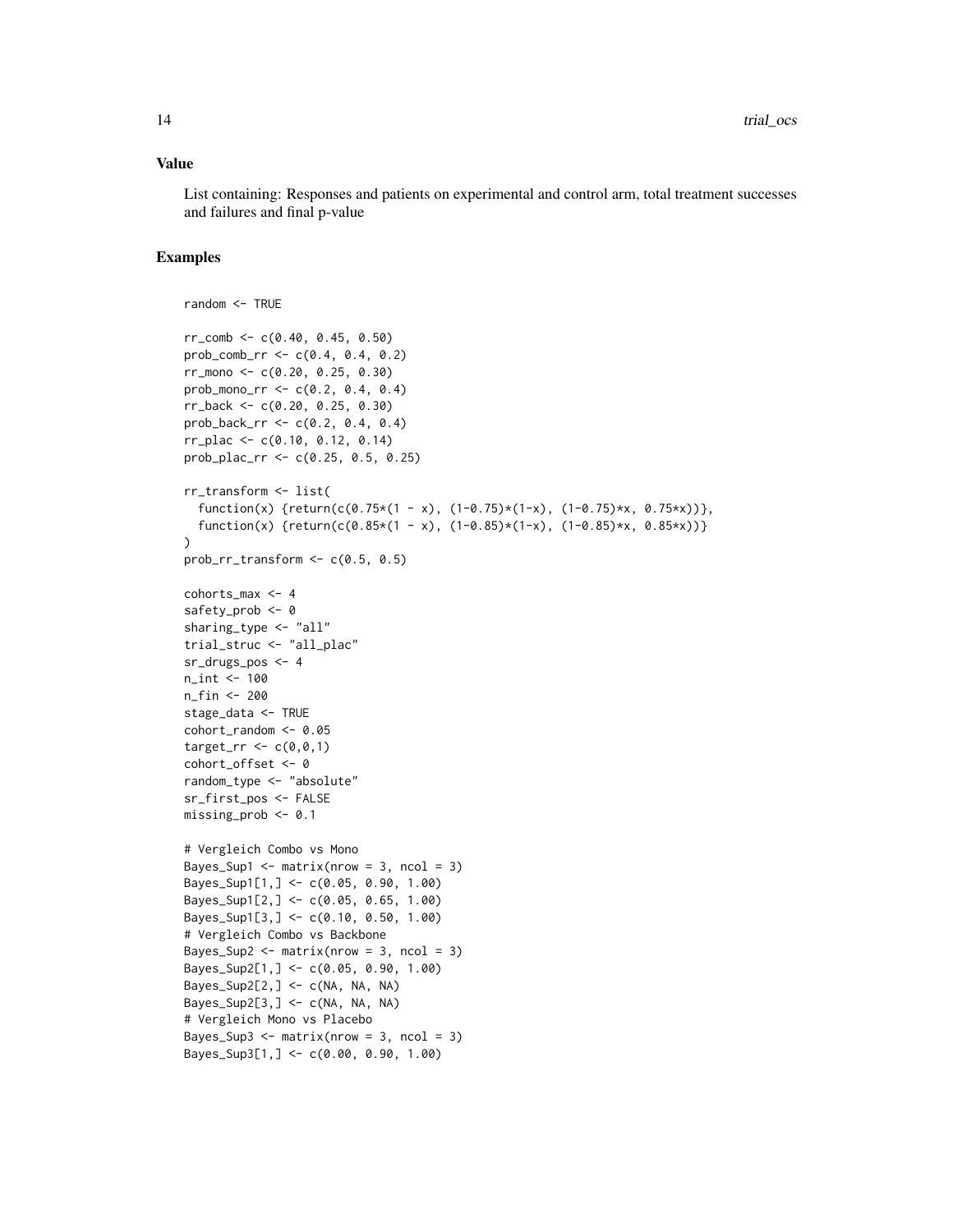#### trial\_ocs 15

```
Bayes_Sup3[2,] <- c(NA, NA, NA)
Bayes_Sup3[3,] <- c(NA, NA, NA)
# Vergleich Back vs Placebo
Bayes_Sup4 \leq matrix(nrow = 3, ncol = 3)
Bayes_Sup4[1,] <- c(0.00, 0.90, 1.00)
Bayes_Sup4[2,] <- c(NA, NA, NA)Bayes_Sup4[3,] \leq c(NA, NA, NA)
Bayes_Sup <- list(list(Bayes_Sup1, Bayes_Sup2, Bayes_Sup3, Bayes_Sup4),
             list(Bayes_Sup1, Bayes_Sup2, Bayes_Sup3, Bayes_Sup4))
ocs <- trial_ocs(
n_int = n_int, n_fin = n_fin, random_type = random_type,
rr\_comb = rr\_comb, rr\_mono = rr\_mono, rr\_back = rr\_back, rr\_black = rr\_place,
rr_transform = rr_transform, random = random, prob_comb_rr = prob_comb_rr,
prob_mono_rr = prob_mono_rr, prob_back_rr = prob_back_rr, prob_plac_rr = prob_plac_rr,
stage_data = stage_data, cohort_random = cohort_random, cohorts_max = cohorts_max,
sr_drugs_pos = sr_drugs_pos, target_rr = target_rr, sharing_type = sharing_type,
sr_first_pos = sr_first_pos, safety_prob = safety_prob, Bayes_Sup = Bayes_Sup,
prob_rr_transform = prob_rr_transform, cohort_offset = cohort_offset,
trial_struc = trial_struc, missing_prob = missing_prob,
iter = 10, coresnum = 1, save = FALSE, ret_list = TRUE, plot_ocs = TRUE
\lambda
```
ocs[[3]]